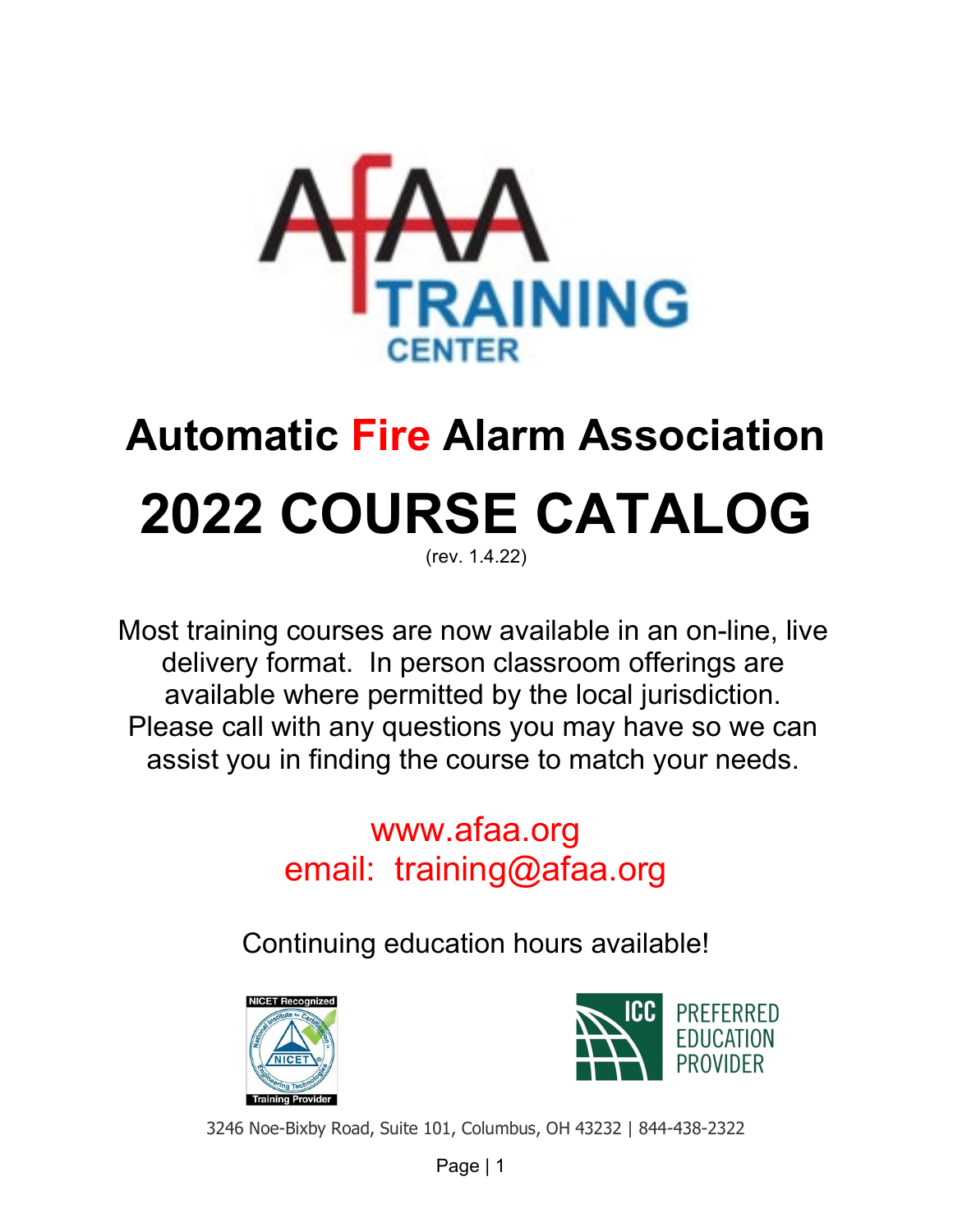| <u>Table of Contents</u> |                                                                                                                                                                                               |
|--------------------------|-----------------------------------------------------------------------------------------------------------------------------------------------------------------------------------------------|
| 1.                       | A User's Guide to Simplifying NFPA 72 and the NEC *<br>A. Based on the NFPA 72-2019 and NEC 2020 editions<br>B. Based on the NFPA 72-2016 and NEC 2014 editions                               |
| 2.                       | Fire Alarm Fundamentals (formerly Basic Fire Alarm Systems)<br>A. NFPA 72-2019, NEC 2017<br>B. NFPA 72-2016, NEC 2014                                                                         |
| 3.                       | <b>Fire Alarm Plan Review**</b><br>A. Based on the NFPA 72 2016 and the IBC 2018<br>B. NFPA 72 2019 and the IBC 2021 - COMING SOON!                                                           |
| 4.                       | Fire Alarm Inspection and Testing *<br>A. NFPA 72, 2019 and NEC 2017 editions - COMING SOON!<br>B. Based on the NFPA 72, 2016 and NEC 2014 editions                                           |
| 5.                       | Understanding International Building Code Fire Alarm Requirements**<br>A. Based on the International Building Code, 2018 edition<br>B. Based on the International Building Code, 2015 edition |
| 6.                       | <b>Preparation for NICET Level 1 and Level 2 Fire Alarm System</b><br><b>Certification Exams *</b><br>A. Based on NFPA 72, 2019 and 2016, NEC 2017 and<br>2014, and IBC 2015/2018             |
| 7.                       | <b>Elevator and Fire Alarm System Interface</b><br>A. Based on NFPA 72-2019 and IBC/IFC 2021                                                                                                  |
| 8.                       | <b>Intermediate Detection Systems</b><br>A. Based on NFPA 72-2019                                                                                                                             |
| 9.                       | <b>Carbon Monoxide Detection - COMING SOON</b>                                                                                                                                                |
| 10.                      | Selling Safety - COMING SOON                                                                                                                                                                  |

\* **Indicates that portions of these classes also includepreparatory material for the NICET certification exams, Level 1 and 2.**

**\*\*Indicates that portions of these classes also include preparatory material for the NICET certification exams, Level 3 and 4.**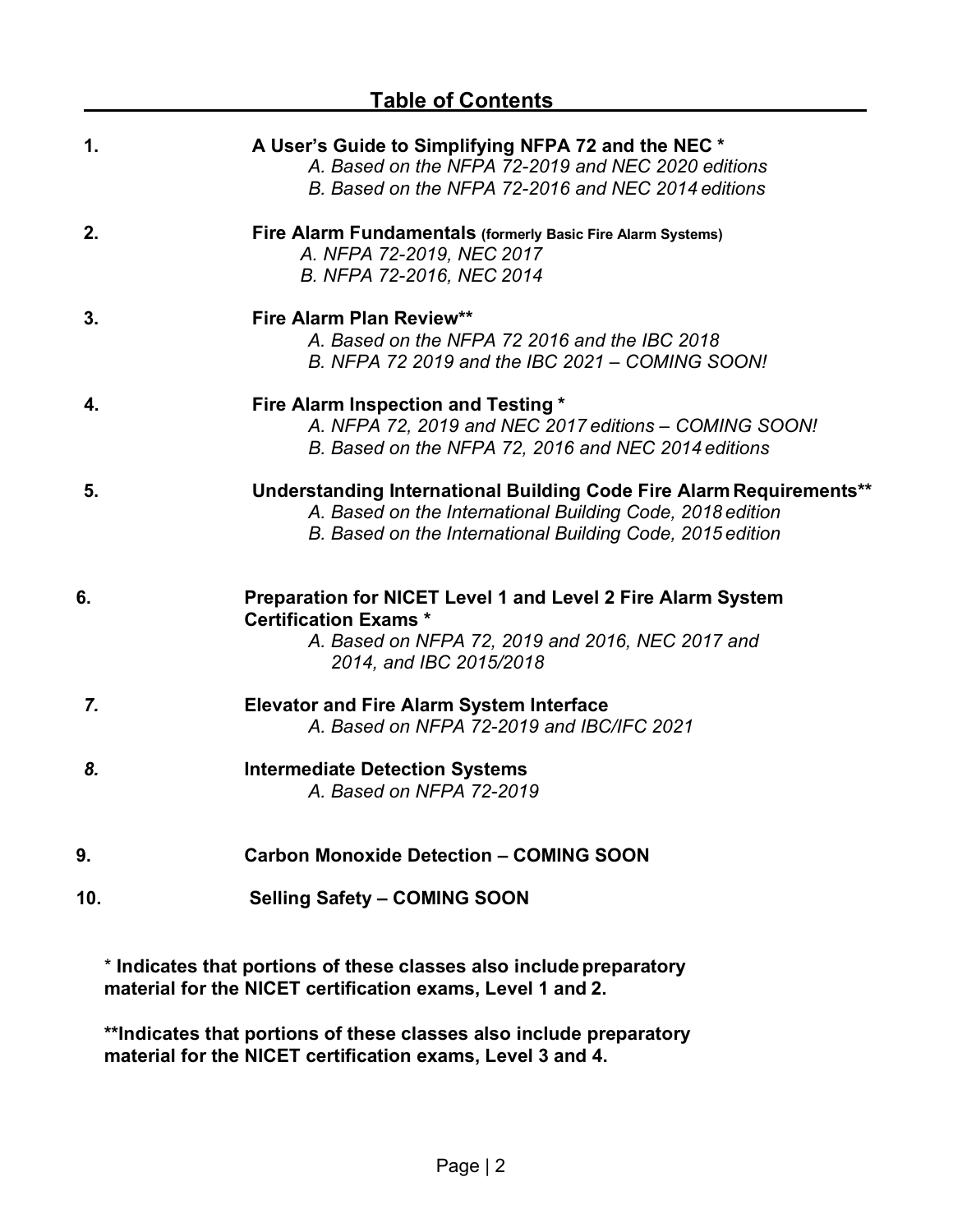# **A User's Guide to Simplifying NFPA 72 and the NEC**

*A. NFPA 72-2019 and NEC 2020 B. NFPA 72-2016 and NEC 2014 1-day Course Outline (7 hours)*

#### **Course Description**

This interactive one-day course will provide a better understanding of how to use NFPA 72, *The National Fire Alarm and Signaling Code* and includes the fire alarm wiring requirements of NFPA 70, *The National Electrical Code*. This information will not only be helpful to designers, installers and service personnel, but also those preparing to take a NICET test for Fire Alarm Systems. This course will include some practice quizzes to help the attendee locate and use the information in NFPA 72.

This course consists of 7 Contact Hours for continuing education. The student must attend the entire seminar to receive credit.

#### **Course Materials**

- Student workbook (provided)
- Students must bring their copy of the NFPA 72, edition based on the course.
- Students are encouraged, but not required, to bring a copy of the NEC.
- Calculator, pencils and note paper (Student to provide)

- 1. Pre -quiz
- 2. Layout of NFPA 72
	- a. How to locate information quickly
	- b. Discussion of key sections of NFPA 72
- 3. Fire Alarm requirements of the NEC
- 4. Review of the NICET CBT process
- 5. Post Quiz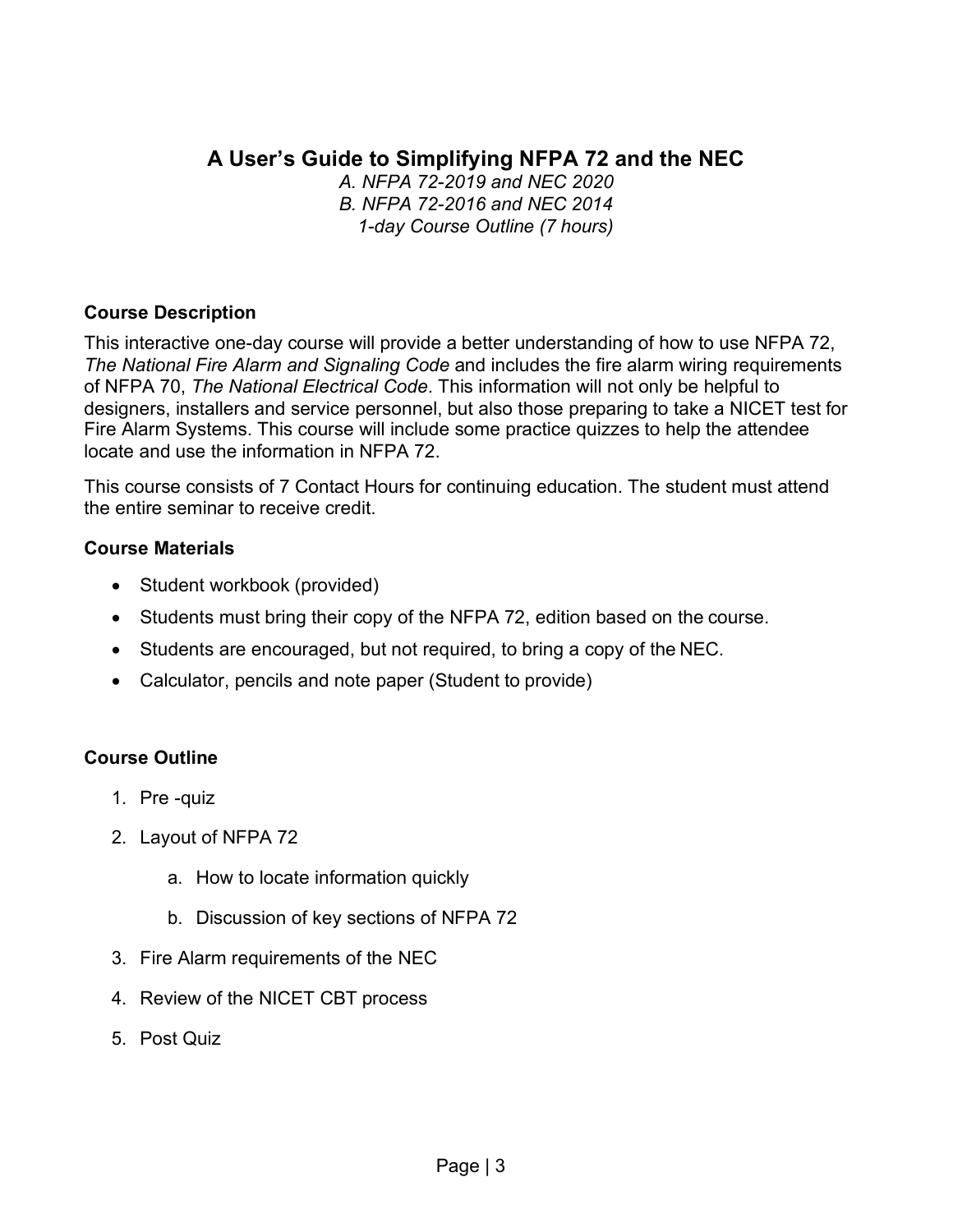## **Fire Alarm Fundamentals**

**(Formerly Basic Fire Alarm Systems)** *A. NFPA 72-2019, NEC 2017 B. NFPA 72-2016, NEC 2014*

1 Day Course Outline (7 hours)

2 Half days if offered online

This Fire Alarm Fundamentals is an application course beneficial for new installers, sales personnel, service technicians, plus building and fire inspectors involved in acceptance testing and/or plans review. This course is also useful as a refresher for anyone involved with fire alarms. This seminar reviews fire alarm system fundamentals; their components; and the proper methods used to satisfy the requirements of NFPA 72, *National Fire Alarm and Signaling Code* and NFPA 70, *National Electrical Code*.

This course consists of 7 Contact Hours for continuing education. The student must attend entire seminar to receive credit.

#### **Course Materials**

- Student workbook and handouts (provided)
- Student should bring the respective editions of NFPA-72 and NFPA-70 for the class.
- Calculator, pencils and note paper (Student to provide)

#### **Course Outline**

#### Chapter 1 – Fundamentals.

Control panels, power supplies, circuits, signals, initiating devices, notification appliances, fire safety control functions; addressable, analog, and multiplex systems; emergency voice/alarm communication systems, survivability, and two-way emergency communications systems; battery-set calculations and voltage-drop calculations.

#### Chapter 2 – Initiating Devices.

Review the proper application of manual fire alarm boxes, heat detectors, smoke detectors, flame detectors, waterflow switches, supervisory signal-initiating devices.

#### Chapter 3 – Notification Appliances.

Review the proper application of horns, bells, buzzers, chimes, speakers, strobes, and annunciators. Discuss sound transmission in the built environment.

#### Chapter 4 - Fire Safety Control Functions.

A review of control functions such as smoke door release, elevator recall, HVAC fan shutdown, smoke control/management systems, high-rise applications, and atriums. Discuss duct detector requirements and installation. Fire safety control function circuit supervision requirements.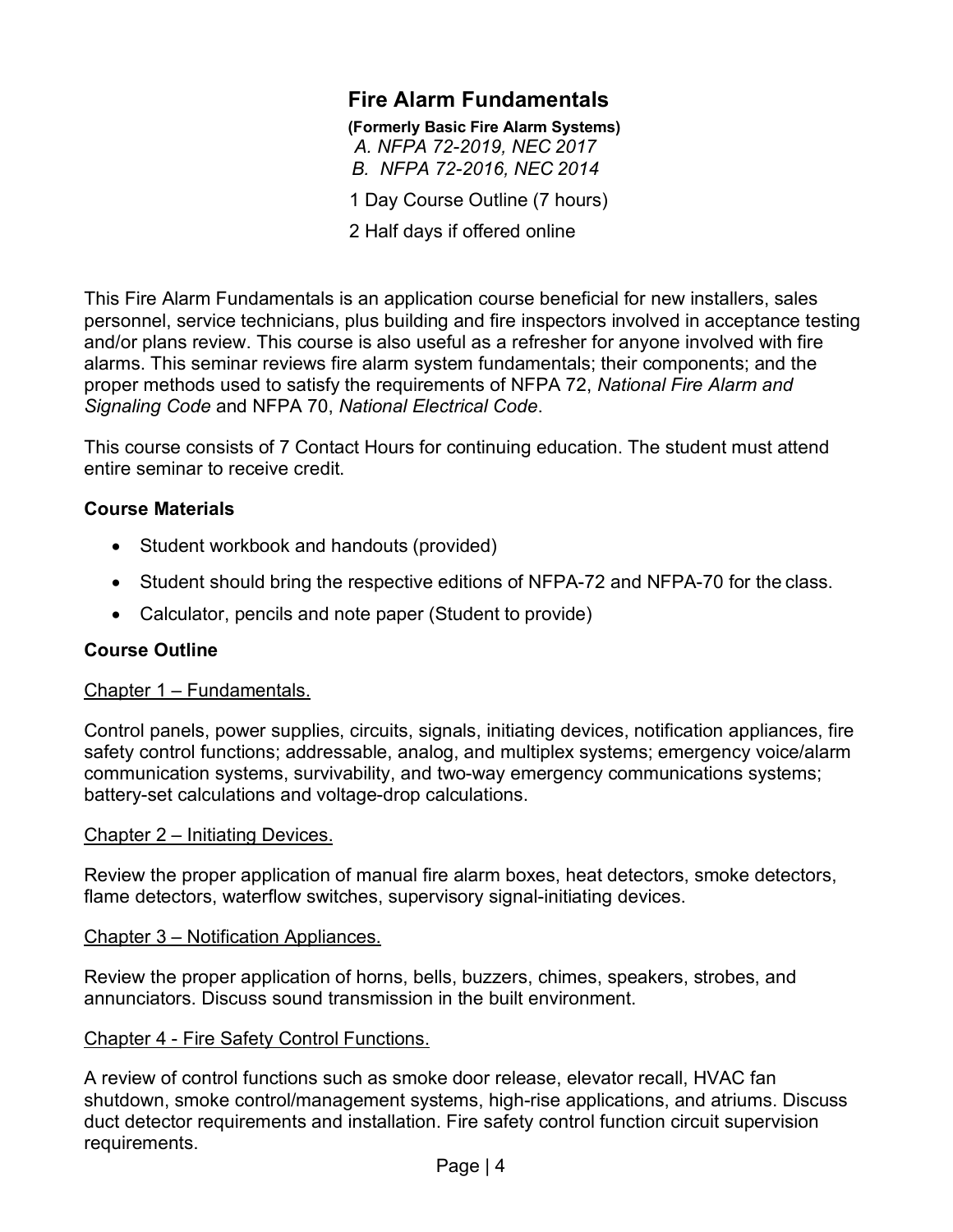# **Fire Alarm Plan Review**

1-day Course Outline (7 hours) 2-half days if offered online

#### **Course Description**

This application course describes the common problems associated with the plan review process and offers suggestions for improvement by providing plan review and acceptance test checklists, spreadsheets to determine battery and voltage drop calculations, exercises to determine proper spacing of smoke detectors, exercises to determine proper audibility of fire alarm notification appliances and proper sizing and placement of visible notification appliances. This seminar is intended for authorities having jurisdiction involved in fire alarm system plan review, contractors providing submittal documentation for plan review and fire alarm system designers.

This seminar is based on 2016 NFPA 72, 2014 NFPA 70 (NEC) and 2015 IBC and 2015 NFPA 101. Updates to 2019 editions anticipated in Fall of 2022.

This course consists of 7 Contact Hours for continuing education. The student must attend entire seminar to receive credit.

#### **Course Materials**

- Student course book and handout workbook (provided)
- Student should bring the respective editions of NFPA 72, NFPA 70 and their adopted building code.
- Calculator, pencils and note paper, ruler and compass (Student to provide)

- 1. Review the Requirements for Plan Review and Submittals based on the International Building Code and NFPA 72.
- 2. Review of pre-plan and plan review checklists examples
- 3. Review secondary power supply requirements including battery-set calculations
- 4. Review voltage-drop limits including voltage-drop calculations
- 5. Review smoke detector location and spacing requirements including practical exercises
- 6. Review fire alarm audible notification requirements including practical exercises
- 7. Review fire alarm visible notification requirements including practical exercises
- 8. Review of pre-acceptance and acceptance testing checklist examples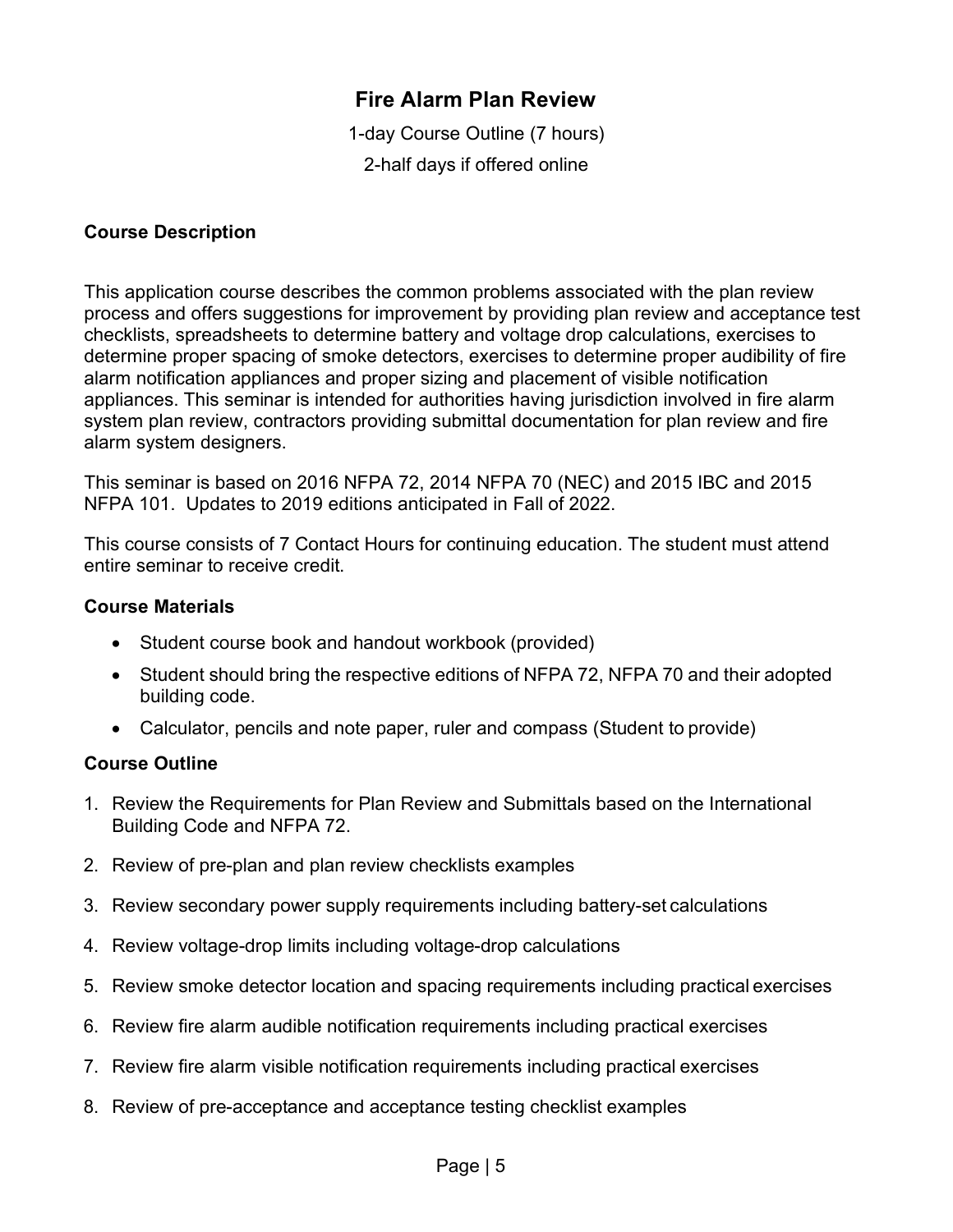## **Fire Alarm System Inspection and Testing Seminar –**

*A. NFPA 72, 2019 and NEC 2017 editions COMING SOON! B. Based on the NFPA 72, 2016 and NEC 2014 editions*

1-day Course Outline (7 hours)

2-half days if offered online

#### **Course Description**

This basic application course reviews the requirements for fire alarm systems testing and inspection; how to perform the tests properly; and how to conduct visual inspections in order to satisfy the requirements of NFPA 72, *The National Fire Alarm and Signaling Code*. This seminar is beneficial for installers performing acceptance or reacceptance tests of new fire alarm systems; service technicians performing periodic testing and inspection of existing fire alarm systems; building and fire inspectors witnessing acceptance and reacceptance testing; and personnel representing the owner, whom is responsible for the testing and inspection of fire alarm systems in their facilities.

#### **Course Objective**

Upon completion of this course, the attendee will be able to determine the testing and inspection requirements of NFPA 72 and how to perform these tests, as well as understand the NICET application process and requirements.

This course consists of 7 Contact Hours for continuing education. The student must attend entire seminar to receive credit.

#### **Course Materials**

- Student workbook (provided)
- Students must bring the respective edition of NPFA 72 for the course.
- Calculator, pencils and note paper (Student to provide)

- 1. Pre-Quiz
- 2. NICET T&I Certification Information
- 3. IBC/IFC Code Requirements for Inspection and Testing
- 4. NFPA 101 Requirements for I&T
- 5. NFPA72
	- a. Chapter 7 Documentation
	- b. Chapter 10 Qualifications
	- c. Chapter 14 ITM
- 6. Post Quiz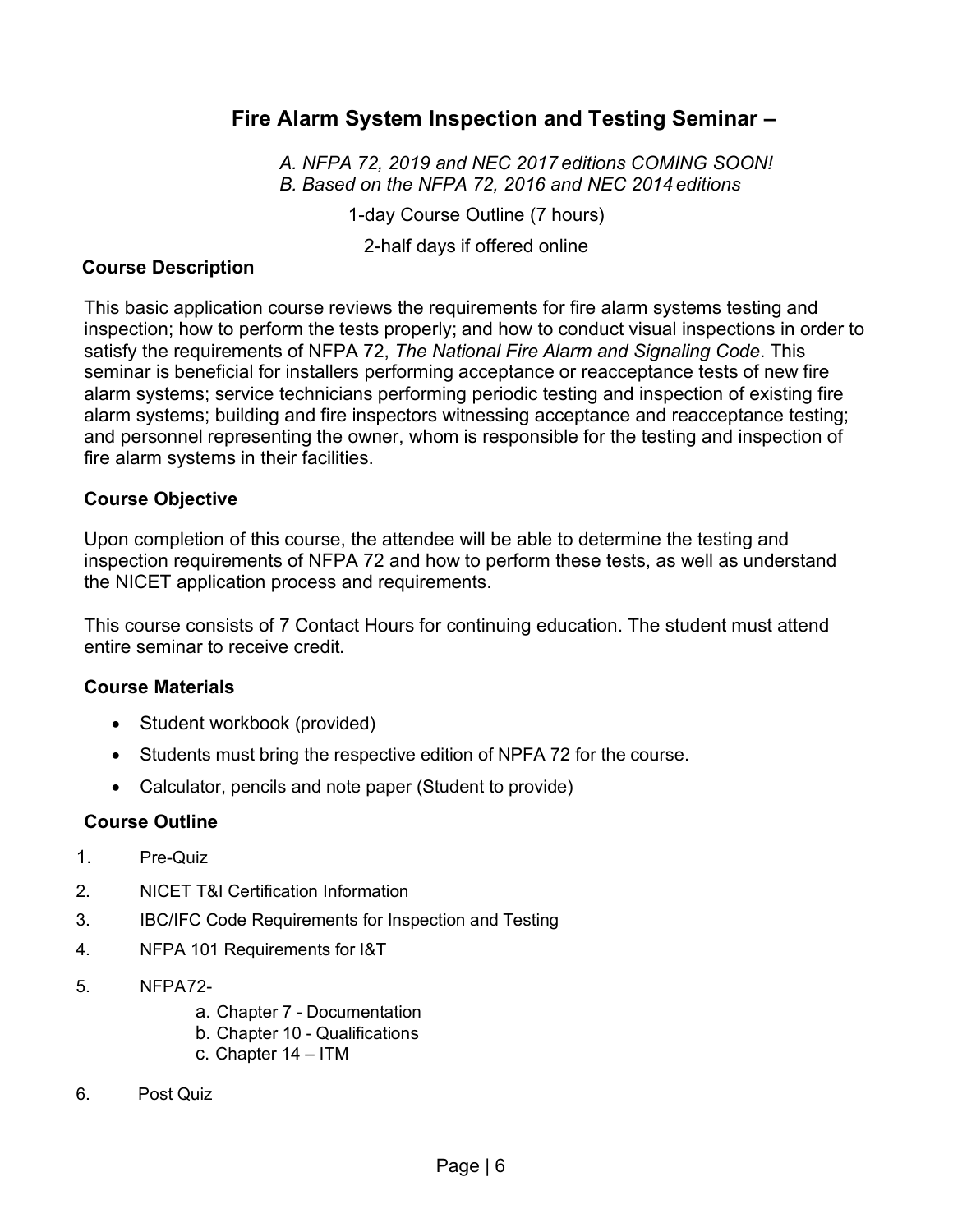## **Understanding IBC Fire Alarm Requirements**

*A. Based on the International Building Code, 2018 edition B. Based on the International Building Code, 2015 edition*

1-day Course Outline (7 hours)

2-half days if offered online

#### **Course Description**

This seminar is beneficial for designers of fire alarm systems, project managers or lead installers responsible for fire alarm systems and authorities having jurisdiction responsible for fire alarm system plan review and acceptance testing. It is also useful for those preparing for the NICET Level III and IV computer-based test. Discussions and practical exercises are used to improve the participant's knowledge of and how to use the building and fire codes in determining fire alarm requirements.

This course consists of 7 Contact Hours for continuing education. The student must attend entire seminar to receive credit.

#### **Course Objectives**

Upon completion, each participant should have a better idea of how to use the IBC in determining minimum fire alarm requirements according to the building's intended use and occupant load.

#### **Course Materials**

- Student workbook (provided)
- Student should bring the edition of the International Building Code for the course you are attending
- Calculator, pencils and note paper Student to provide

- 1. Introduction and discussion of Codes and Standards
- 2. Review the format of the International Building Code
- 3. Discuss the changes between editions
- 4. General fire alarm requirements such as submittal document requirements
- 5. Specific fire alarm requirements by occupancy use group and occupant load
- 6. Practical exercises and discussion of fire alarm system requirements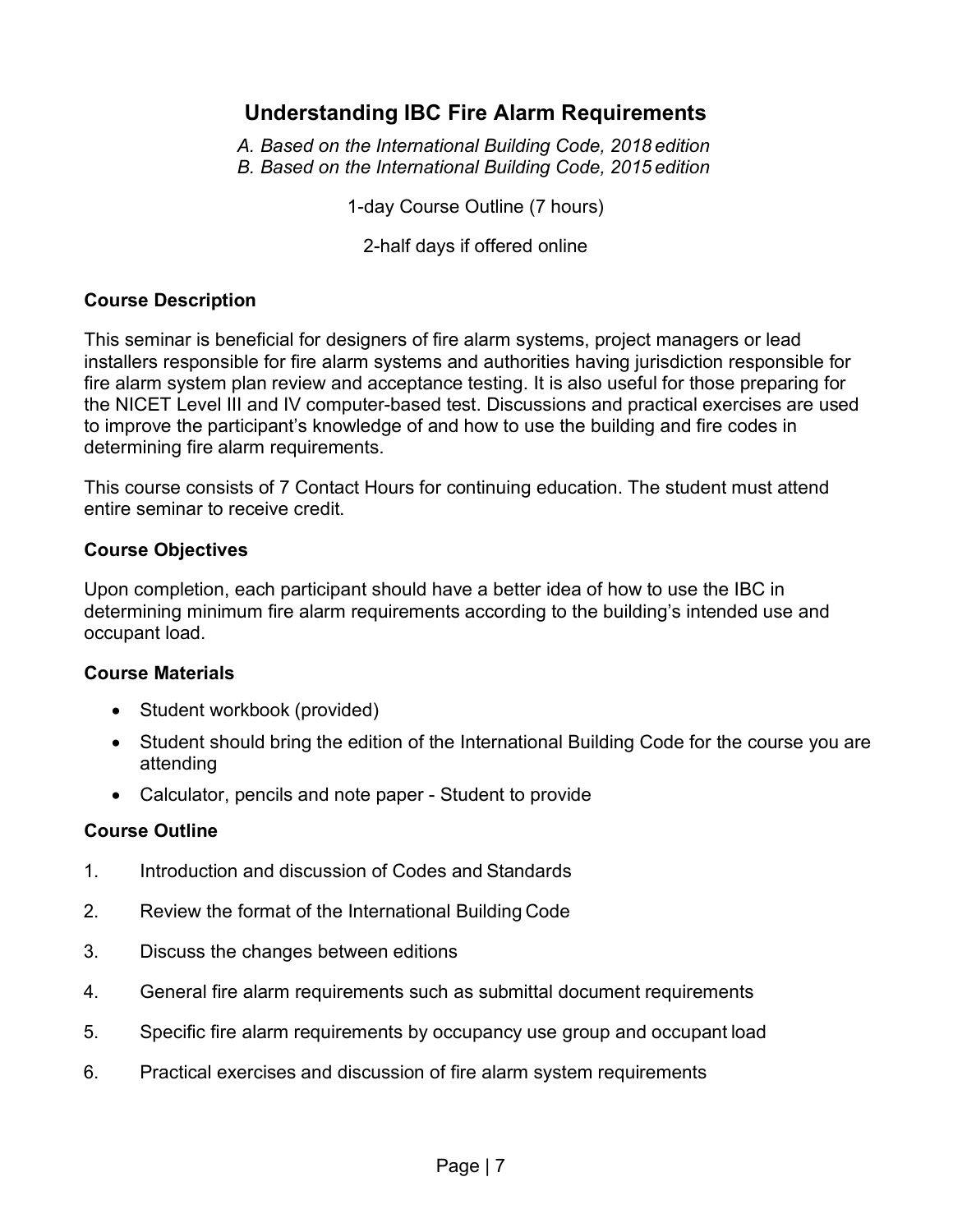## *A. Based on the NFPA 72, 2016 edition* 2-Day Course Outline (14 hours)

#### **Course Description**

This 2-day seminar reviews and explains the ever-changing roles of fire alarm systems and how to apply NFPA 72 - The National Fire Alarm and Signaling Code for improved protection and compliance.

After discussing NFPA 72 "cover to cover" students will be able to explain how building, fire, and life safety codes influence the requirements fire alarm systems. In addition, students will be able to determine how NFPA 72 is used to design, install, and maintain a fire detection and alarm system and how the Code is arranged.

In addition to new technologies and major revisions in the Code, we will address the newest requirements for initiating devices, notification appliances, emergency control operations, power supplies, circuits, pathways and much more.

This seminar is an exceptional opportunity for fire alarm system designers, project managers, installers, contractors, fire & building code officials, and project managers to advance and expand their fire alarm and signaling system knowledge and understanding.

14 Contact Hours Continuing Education - Participant must attend entire seminar to receive credit.

#### **Course Materials**

- Student workbook provided
- NFPA 72, (based upon the class attending student to provide)
- Calculator, pencils and note paper (Student to provide)

#### **Course Outline**

- 1. Introduction and discussion of Codes and Standards
- 2. Review the format of NFPA 72
- 3. Discuss the general requirements of the code
- 4. Practical exercises and discussion of fire alarm system requirements

# **Prep for NICET Levels 1 & 2 Fire Alarm Systems**

1 or 2-day Course Outline (7 or 14 hours) 2 or 4-half days if offered online

#### **Course Description**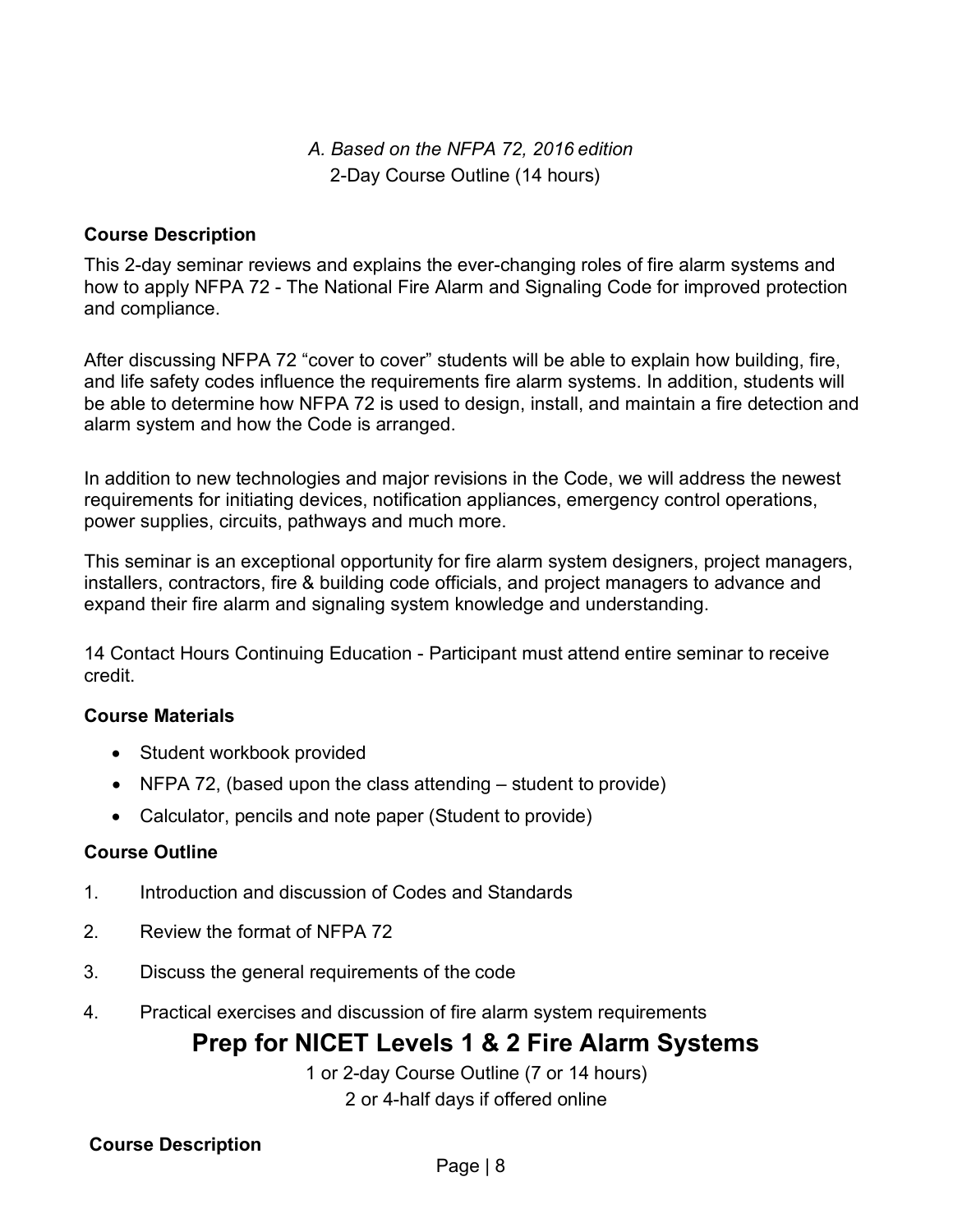In this course, participants will take an in-depth look into the codes and standards referenced by NICET for fire alarm certification. The course is designed for anyone considering or preparing to take a certification exam or simply seeking additional knowledge of the codes and standards governing fire alarm design, installation and general work practices. The interactive nature of the course delivery and practical exercises will improve participants knowledge of the use and application of NFPA 72, the NEC, and the building and fire code requirements for fire alarm systems. In addition, attendees will have the opportunity to dialogue with instructors familiar with the certification and testing process.

#### **Learning Objectives**

At the conclusion of the course, participants will be able to:

• Understand the purpose, scope, structure, layout, and application of NFPA 72-2019, the NEC (2017 edition) and the 2018 edition of the International Building Code.

- Distinguish between codes and standards and how those differences apply to certification.
- Recall where to locate information within the codes and standards referenced by NICET.
- Recognize proper wiring methods as required by the NEC.
- Prepare simple shop drawings after assembling basic project information.

#### **Course Length**

2 days (14 hours total – 7 hours per day) – Students must attend entire seminar to receive credit.

#### **Course Outline**

#### Day One

- 1. NFPA 72 "pre-quiz"
- 2. Layout of NFPA 72
- 3. Fire alarm requirements from the NEC
- 4. Review of the NICET CBT process
- 5. "Post-quiz"

#### Day Two

- 6. Introduction to codes vs. standards
- 7. Format of International Building Code
- 8. Changes between editions
- 9. General fire alarm requirements
- 10. Specific fire alarm requirements
- 11. Practical exercises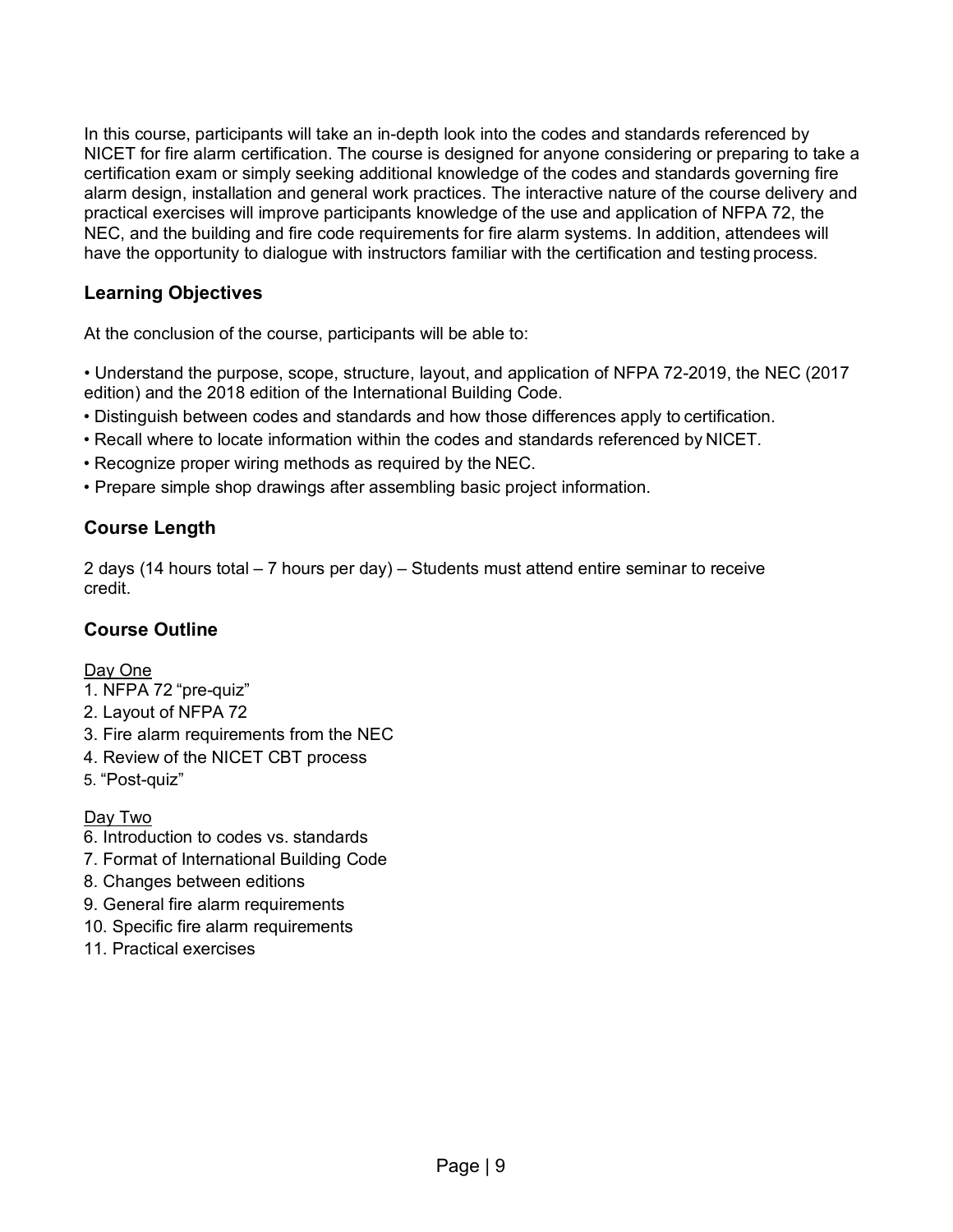# **Elevator and Fire Alarm System Interface**

#### *NFPA 72-2019 and IBC/IFC 2021*

Half-day course – 3.5 hours On-line and Classroom

This intermediate level course will discuss the elevator types and the emergency interfaces that are required. For years, fire alarm systems have been interfaced with elevators to provide control of the elevator in emergency situations. This interface, however, has often been the subject of much debate with shifting and conflicting code requirements through the years. The applicable code requirements will be discussed in order to determine what fire alarm emergency interfaces should be provided by an owner and designer, as well as the authority having jurisdiction who must approve these important requirements.

This course is beneficial for those with at least two years of experience in system design and installation, as well as inspection and testing. This is applicable for system designers, sales personnel, installation and service technicians, plus building and fire inspectors involved in acceptance testing and/or plans review.

This presentation will feature the following learning objectives:

1. What types of elevators are there and how does this effect emergency interface requirements?

2. What are the various Code requirements that determine elevator emergency interface requirements?

3. What are the specific requirements for elevator and fire alarm system interface?

This course consists of 3.5 contact hours for continuing education. The student must attend the entire seminar to receive credit.

#### **Course Materials**

• Student workbook and handouts (provided)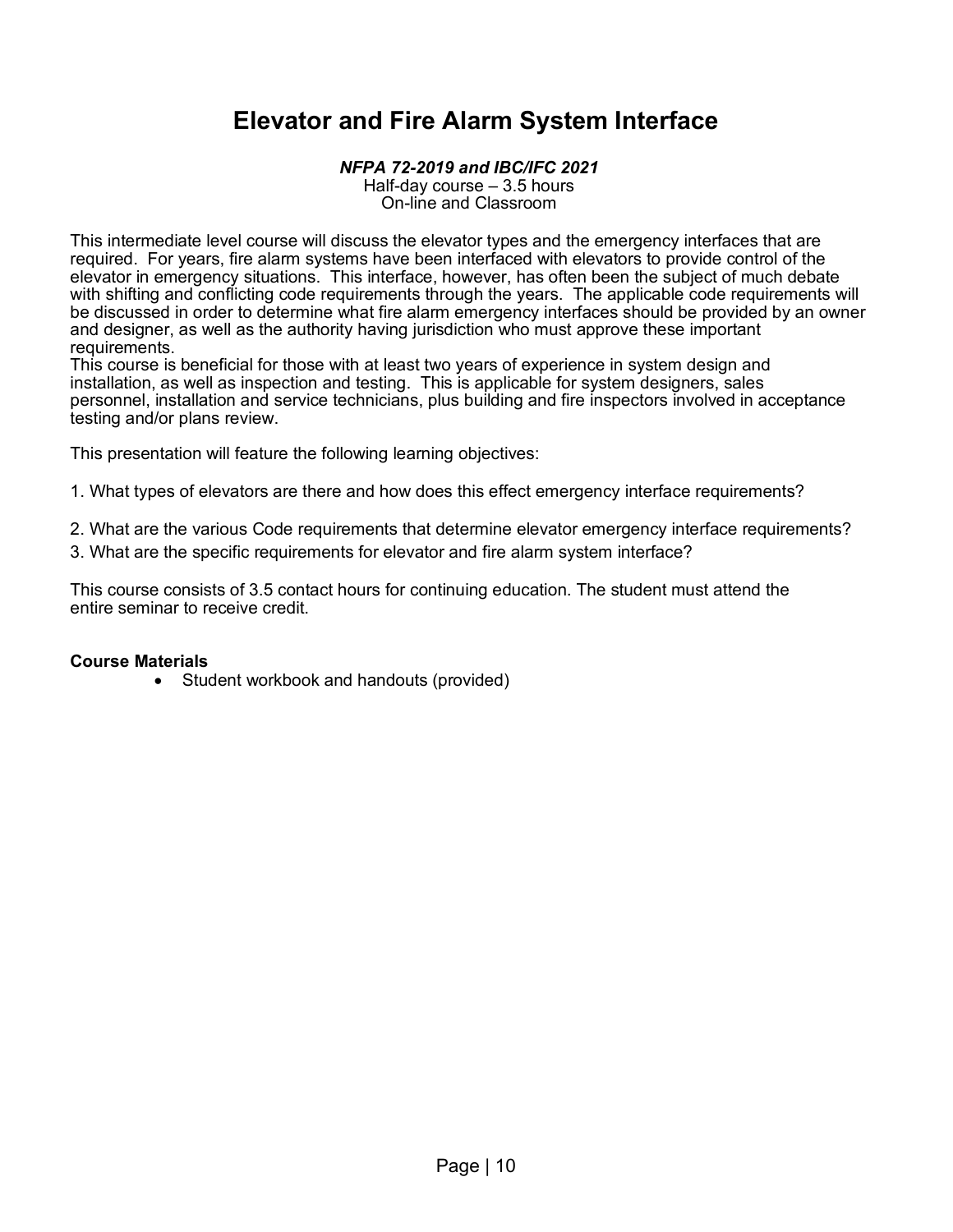# **Intermediate Detection Systems**

NFPA 72-2019 Half-day course - 3.5 hours On-line and Classroom

This training course provides an understanding and operating principles of initiating devices beyond spot-type smoke and heat detection. This includes projected beam smoke detection, video image smoke/flame detection, air sampling smoke detection, high air movement areas, radiant energy sensing and carbon monoxide detection. Attendees will better understand the types of initiating device to use in different and unique applications and apply this knowledge to your project to respond quickly to the hazard without nuisance alarms.

This course is beneficial for those with at least two years of experience in system design and installation, as well as inspection and testing. This is applicable for system designers, sales personnel, installation and service technicians, plus building and fire inspectors involved in acceptance testing and/or plans review.

This course consists of 3.5 contact hours for continuing education. The student must attend entire seminar to receive credit.

#### **Course Materials**

Student workbook and handouts (provided)  $\bullet$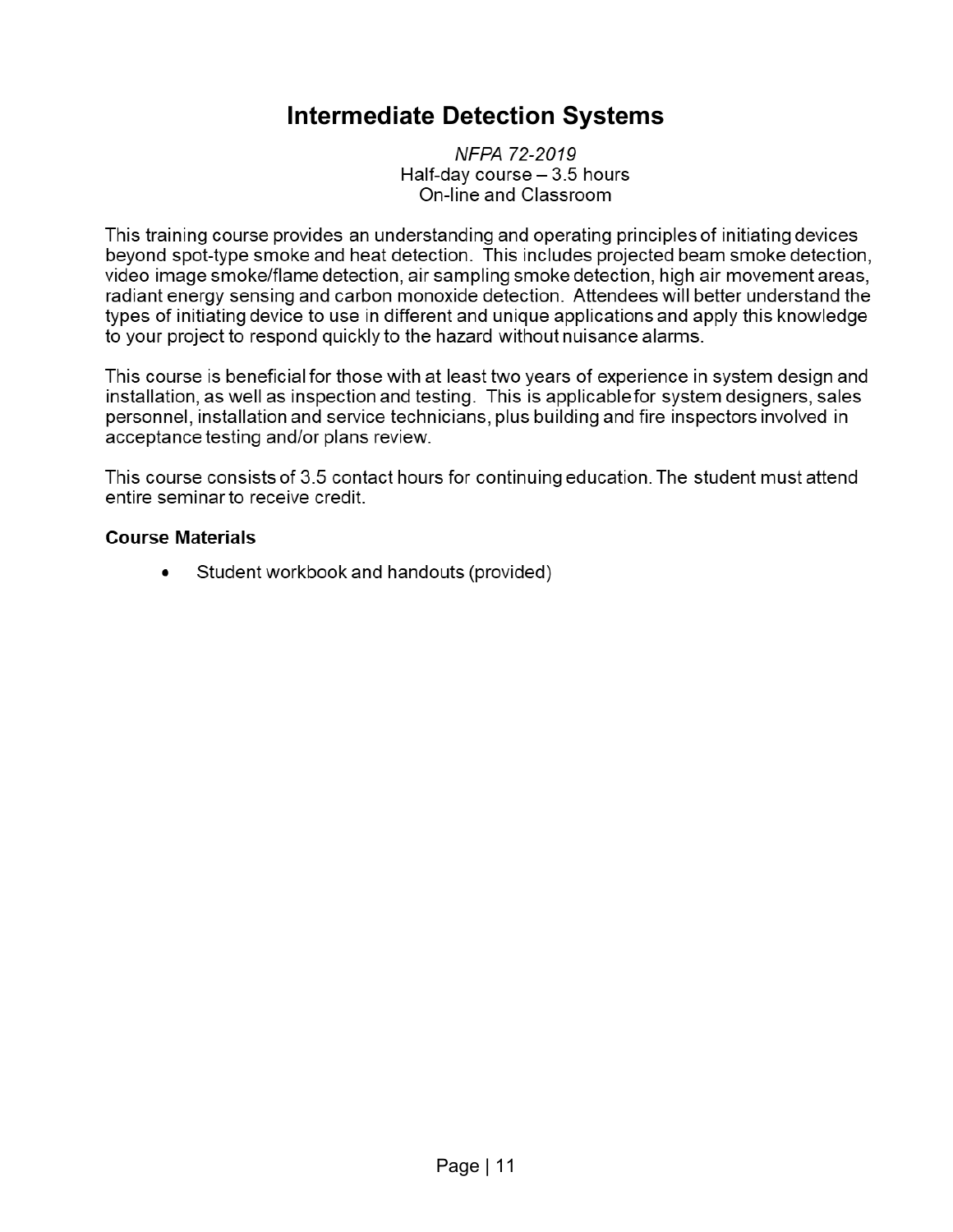# **Carbon Monoxide Detection Seminar**

*COMING SOON! 1-day Course Outline (7 hours)*

#### **Course Description**

This seminar focuses on new requirements for Carbon Monoxide detection in the 2015 NFPA 101, *Life Safety Code*, and the 2015 *International Residential Code*, current legislation requiring CO detection, and a review of the requirements of NFPA 720–2015, *Standard for the Installation of Carbon Monoxide (CO) Detection and Warning Equipment, IBC-2015, and* NFPA 101-2015 *Life Safety Code*

This course consists of 7 Contact Hours for continuing education. The student must attend entire seminar to receive credit.

#### **Course Materials**

- Student workbook and handouts (provided)
- Student should bring NFPA 720-2015 and current building and residential code editions.
- Calculator, pencils and note paper (Student to provide)

- *1.* Review the CO requirements of the 2015 NFPA 101, *Life Safety Code*
- *2.* Review the CO requirements of the 2015 *International Residential Code*
- *3.* Review legislative requirements for CO detection
- *4.* Review the requirements of 2015 NFPA 720